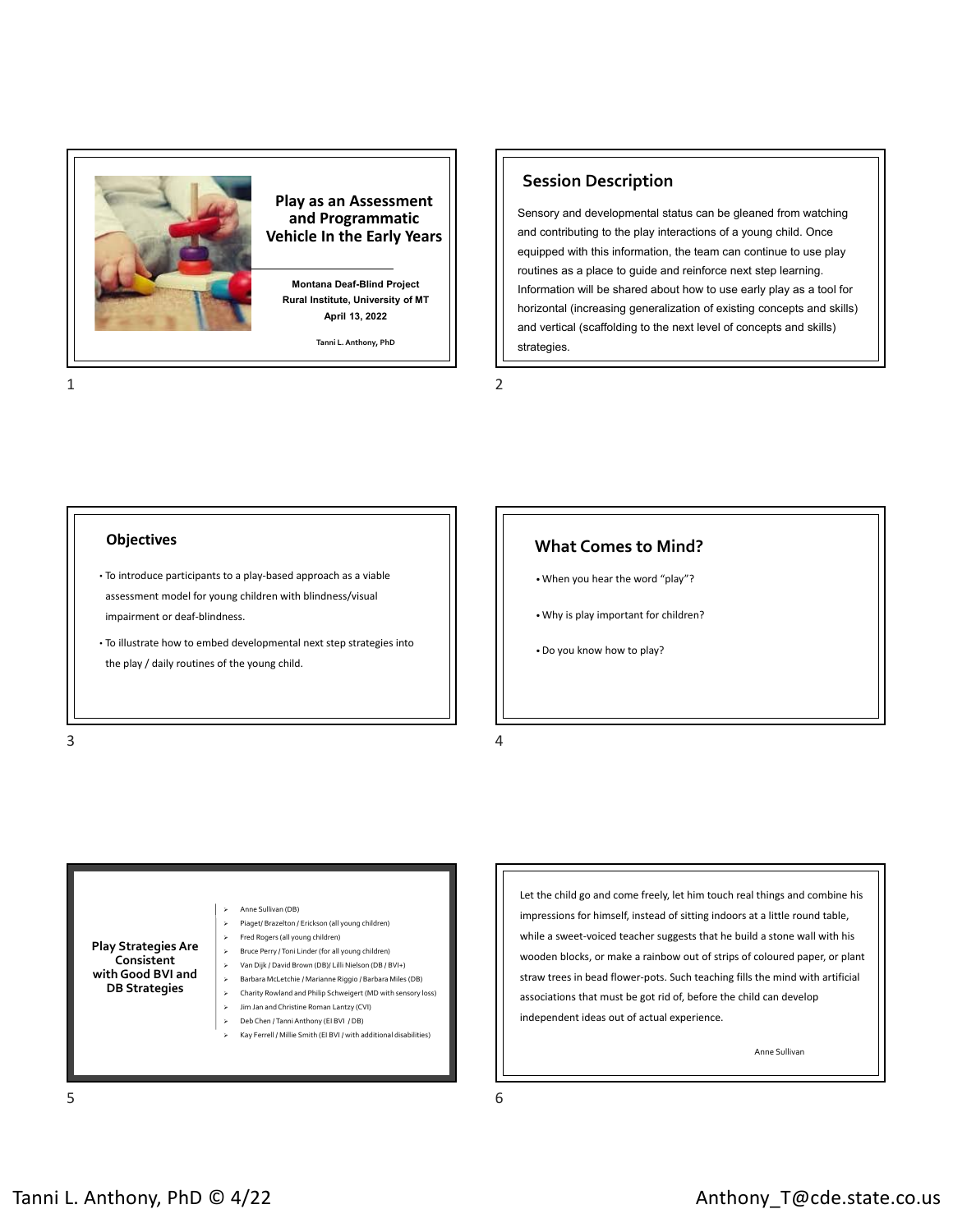### **Keys to Learning**

Play is often overlooked as the key that helps unlock the doors to learning."(Mary Reilly, 1974)

Play is a biological, psychological and social necessity.

It is about joy. When we have an open platform based on our own interests, our own motivations for discoveries, our own pacing for trying something we learn.

### **Essential Elements to Meaningful Play**

- 1. Children make their own decisions.
- 2. Children are intrinsically motivated.
- 3. Children are immersed in the moment.
- 4. Play is spontaneous and not scripted.
- 5. Play is enjoyable. THERE IS FUN.

#### (NAEYC)

http://families.naeyc.org/five‐essentials‐meaningful‐play

Very compatible with van Dijk child guided assessment

 $7$ 

| for interventions.<br><b>You Learn about</b><br>the Child<br>• It is both an assessment and an intervention<br>philosophy and methodology for young children. | <b>Play Works</b><br><b>Both Ways</b><br><b>The Child Learns</b><br>about the World | . We learn about the child through observing play.<br>• Children know their own sensory abilities,<br>preferences, and abilities  when they play, they<br>tell us their story. And we then have information<br>for next step learning. They are giving US the keys |
|---------------------------------------------------------------------------------------------------------------------------------------------------------------|-------------------------------------------------------------------------------------|--------------------------------------------------------------------------------------------------------------------------------------------------------------------------------------------------------------------------------------------------------------------|
|---------------------------------------------------------------------------------------------------------------------------------------------------------------|-------------------------------------------------------------------------------------|--------------------------------------------------------------------------------------------------------------------------------------------------------------------------------------------------------------------------------------------------------------------|





#### **Play‐Based Assessment**

- Every single domain can be observed / probed through a play‐ scenario.
- You can use actual play‐based assessment tools. The Transdisciplinary Play‐Based Assessment by Toni Linder is the most known and is in the process of being update!!
- You can use other development protocols and fill them based on play observations and interactions.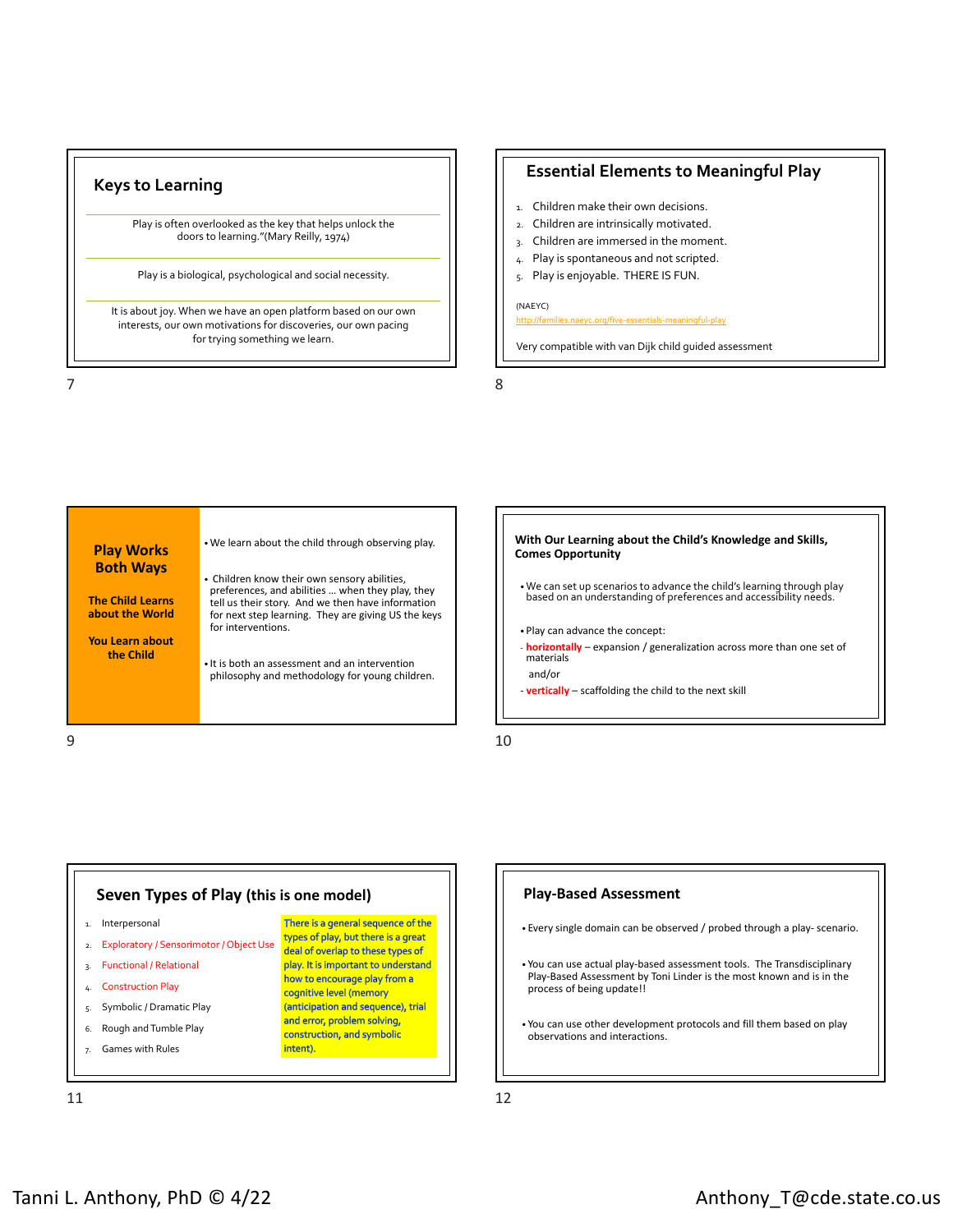#### **Get Ready for Play (Assessment)**

- Objects with Sensory Charge Resonance, Weight, Real Sound, Texture, Sparkle, Color
- Causality Objects (shakers, bangers, pounders, turners, 1 / 2 steps makes something happen)
- Comparison Objects (same types of objects)
- Functional Objects / Familiar and Novel
- Relational Objects (objects that can go together/ means end)
- Construction Objects (objects that are put together for building something)
- Duplicate Objects (one for child, one for you)
- Backdrops for Contrast
- Backdrops for Complexity

Work to follow the child's lead, mimic the child, join the child ... as it works invite the child to a

 $13$  and  $14$ 

#### **Know Item Constructs**

• What is being measured?

• Not all tools give the full story. Some tools are better at the construct versus the task.

• Sometimes it is really one thing, but often it can be unpacked at more than one thing. That makes sense, developmental is complex and interwoven. Work as a team to be clear – this will help you be declarative on knowledge / skill baseline, where to go and how to embed in the child's play and daily routine.

### **Basic to Complex Object Use** – Hands On Learning

- **Simple actions on objects:** acts with one basic strategy, not tied to the conventional use of the object, not true object exploration, everything gets mouthed / banged
- **Explores objects:** examines objects by looking, feeling, mouthing, listening. Attempts to gain more information (e.g., tactual exploration of object, smells objects, pokes)
- **Functional Uses**: Uses simple object one at a time with an understanding of its functional/ intended use (e.g., brushes hair with brush, scribbles with crayon, puts cup under faucet)
- **Simple Combinations (relational**): acts on two objects at the same time, combining them into a simple activity (e.g., bangs on bowl with spoon, uses drumstick on drum)

 $15$  and  $16$ 

#### **Exploration / Sensorimotor Play**

**Simple Actions – Exploratory Actions:** Play activities that are completed for the enjoyment of the sensory input gained from the task. Child uses his or her body to enjoy the physical world – both with expression and reception. This play occurs with mouth, hands, feet, and body.



## **Progress Monitor (Functional Uses ‐ Hands On Learning) Not Present:**  does not seem to understand what needs to be done, does not attempt to perform skills tied to functional use of an object **Emerged:** is beginning to understand what needs to be done but has not completed mastered the skill. Can do at least one of example or something similar, but only with one or two sets of materials , may be inconsistent **Mastered**: can do at least three of more of examples or something similar, demonstrates one example with at least three different sets of materials, usually performs skill when given the opportunity Pay attention to positioning, upper extremity strength / range, hand skills, sensory needs, container stability, preferences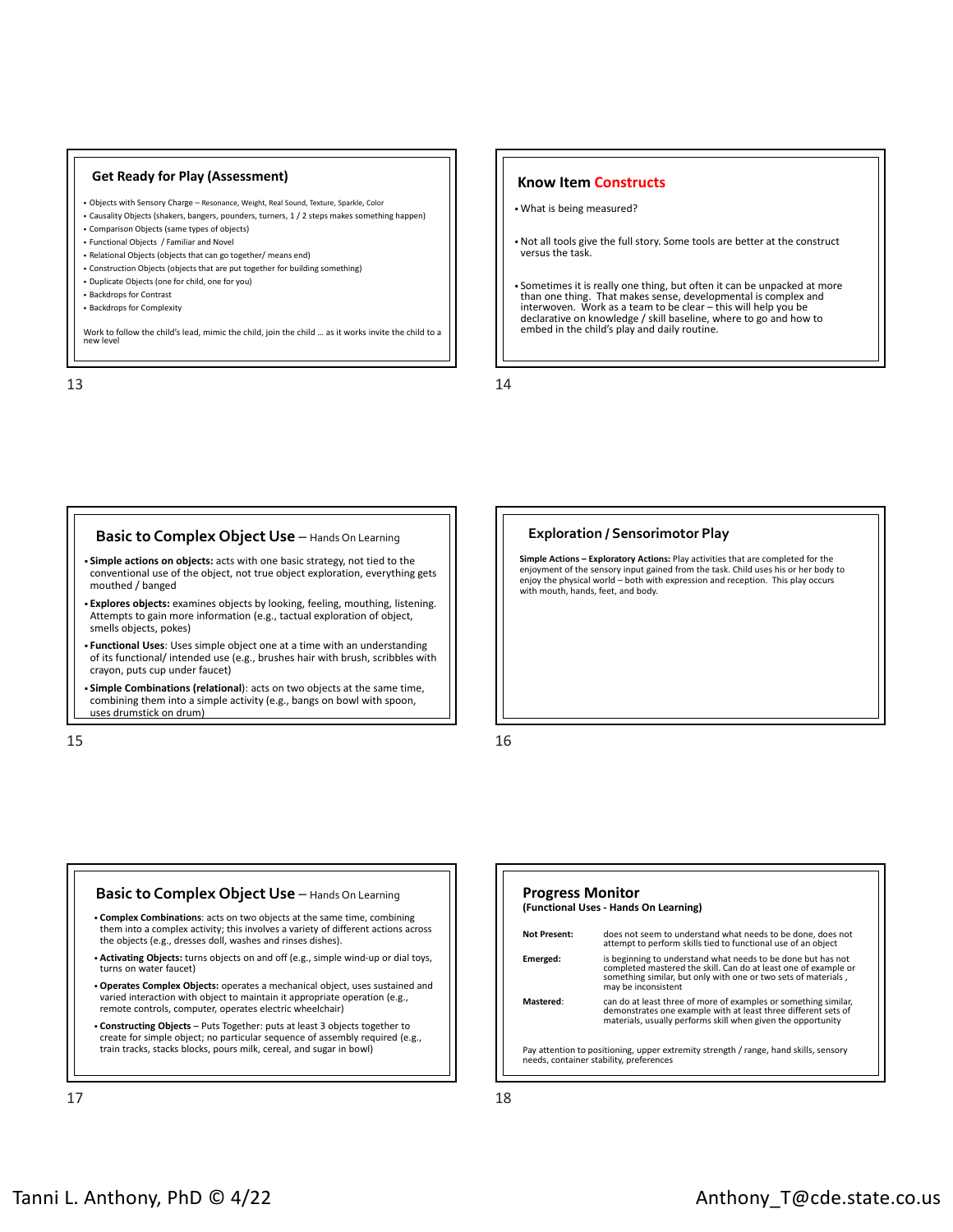#### **Let's Practice: Protocols ‐ Containers**

**Callier Azusa** – Open and closes simple containers; places object in shallow container; reaches / grasps/ releases small object into container (fine motor) **Developmental Guidelines** – searches for contents of box, puts one object in container upon request, puts many objects in a container

**Hands On Learning at Home** – Takes Out / In, Opens Simple Containers, Opens Complex Containers, Uses Container to Carry

I**nsite** ‐ block out of bowl; puts objects in correct places; can get clothes out of drawer / in and out of containers; recognizes one object can serve as a container

**Oregon Project** ‐ puts objects into or takes an object out of a container; plays with containers by removing and replacing several items' copens container with lid to find a noisemaker; explores cabinets and drawers

19 20







| does not appear to understand putting objects in<br>containers / taking objects out of containers |
|---------------------------------------------------------------------------------------------------|
|                                                                                                   |
| inconsistent; shows in / out skills with one set of<br>materials                                  |
| does independently; does across more than one set<br>of materials                                 |
|                                                                                                   |

**How Would We Go Vertical?**